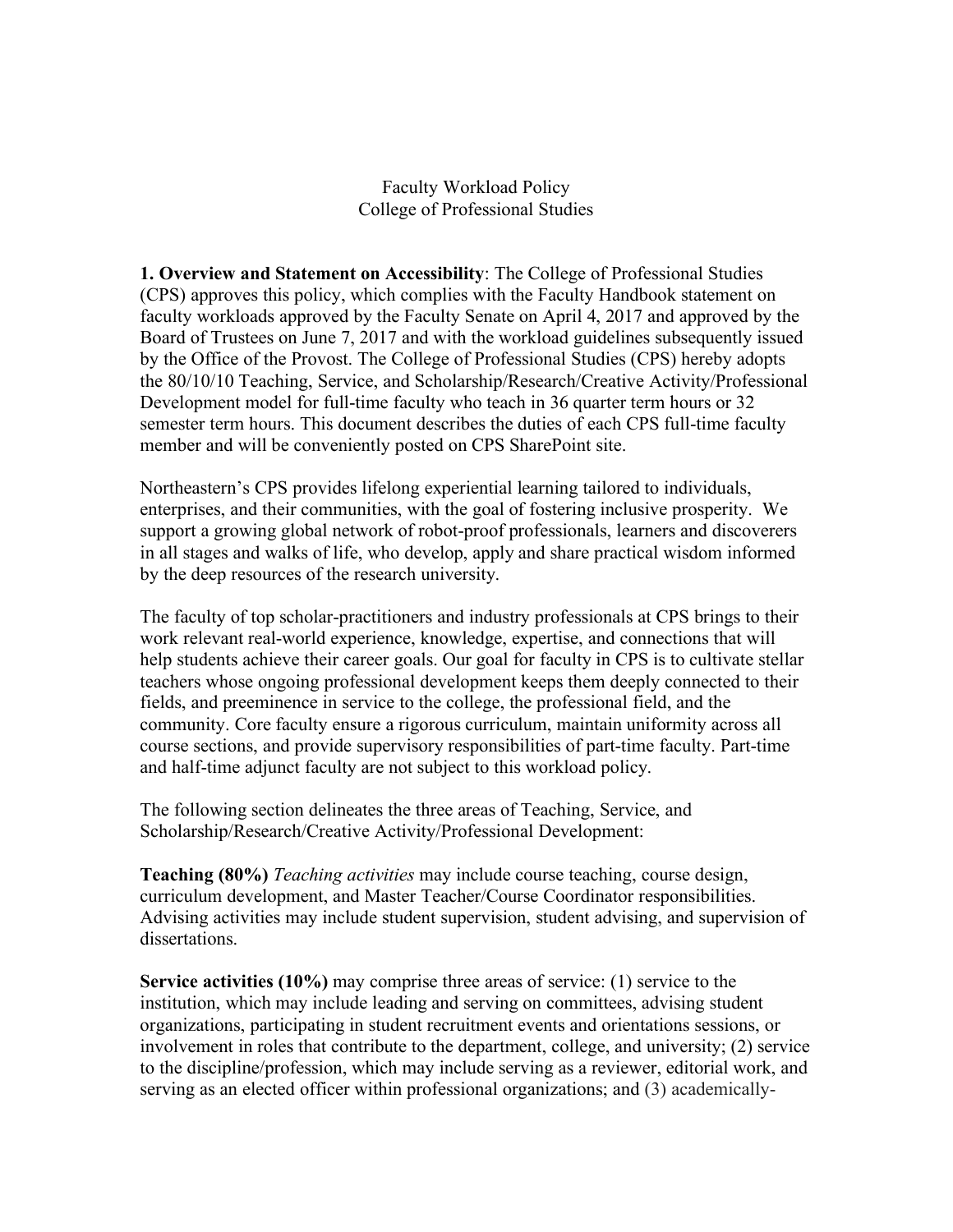grounded service to the community/public. Faculty will work with the faculty director and/or dean to effectively balance service within the university, profession, and our responsibilities to our society.

**Scholarship/Research/Creative, Activity/Professional Development (10%)** shall include some of the following types of activities: remaining relevant and connected to one's discipline through an ongoing program of presenting at conferences, disseminating knowledge or engaging with academic and non-academic audiences and communities, actively seeking internal and external funding, and meaningfully engaging students in the professional life of the field. Faculty are encouraged to contribute to the development of their professional fields by promoting the discovery and dissemination of knowledge through activities such as participation in professional organizations, seminars, and colloquia relevant to the individuals' academic interests and teaching mission, and participating in lectures, programs, fellowships, and workshops within the program, department, university, and profession.

**2. Appointments**: The full-time teaching faculty of CPS is composed primarily of nontenure-track teaching professors. Full-time non-tenure-track teaching professors are appointed to the rank (Assistant Teaching Professor; Associate Teaching Professor; Teaching Professor) commensurate with their experience and credentials. Faculty members in the teaching professor ranks are responsible for meeting the same performance expectations in the areas of teaching as those that apply to tenure-line faculty at Northeastern University. In fulfilling their responsibilities, they enjoy the protections of academic freedom and are governed by Northeastern's Conflict of Commitment and Interest policy. They also contribute to the governance of the college and the university. Faculty members in these ranks shall participate in faculty governance as determined by the procedures of their departments and college and according to the Bylaws of the Faculty Senate.

The workload policy in CPS specifies the distribution of effort, by type of appointment, as follows:

## **2.1 Full-time Non-Tenure-Track Teaching Professors**

**(Assistant/Associate/Full Teaching Professor)** hold contractual, term appointments as members of the teaching faculty. Full-time non-tenure-track teaching faculty members shall teach courses over either semesters or quarters in fulfillment of eighty percent of their work effort out of the requisite 36 quarter hours or 32 semester hours. Full-time non-tenure track teaching faculty shall engage in scholarship/research/creative activity/professional development in fulfillment of 10% of their work effort out of the requisite 36 quarter hours or 32 semester hours. Full-time non-tenure track teaching faculty shall engage in service in fulfillment of 10% of their work effort out of the requisite 36 quarter hours or 32 semester hours. All expectations for the coming year of teaching activities, service and scholarship/research/creative activity/professional development activity shall appear on the workload sheet. Final workload assignments are determined by the divisional associate dean. Any adjustments to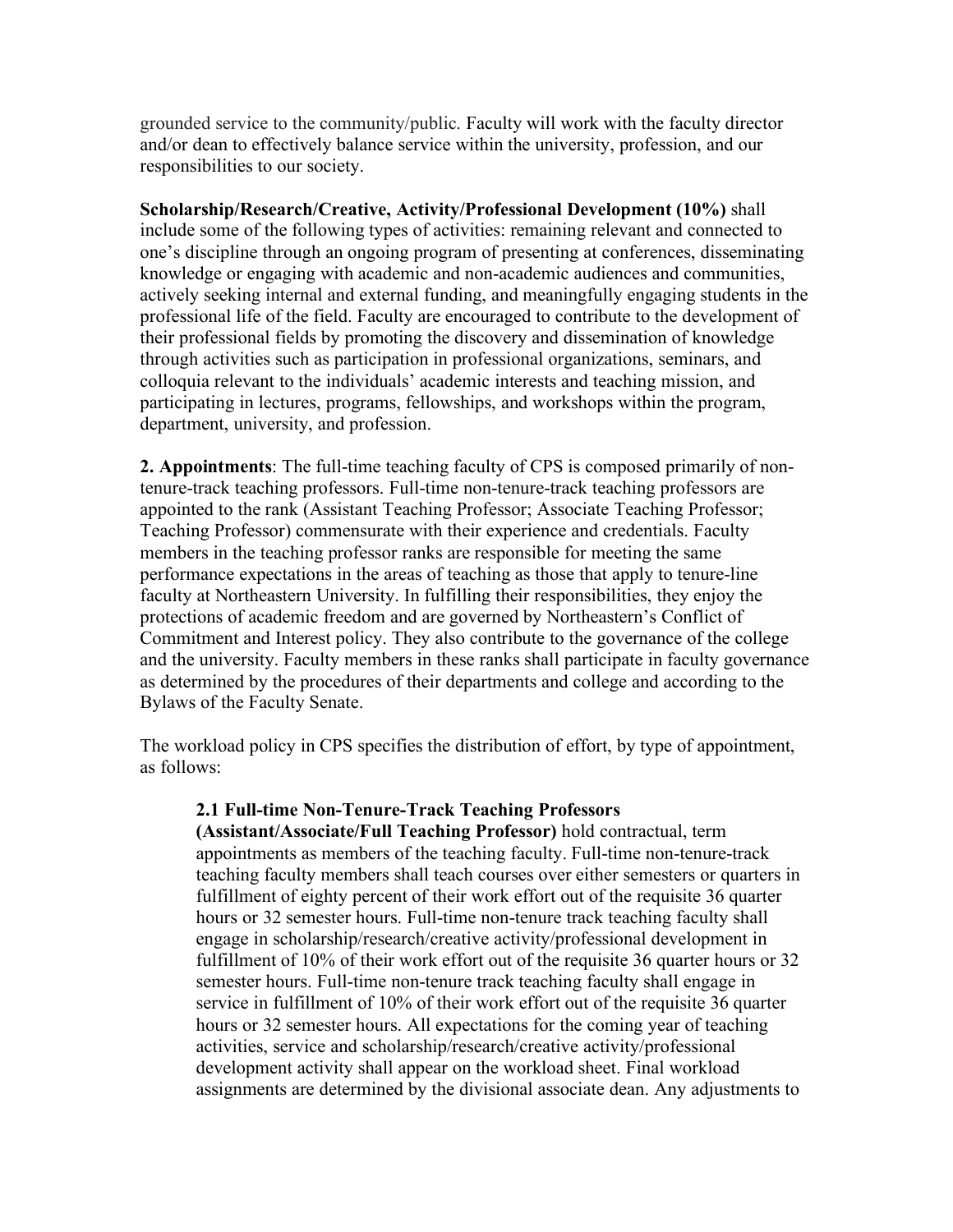the workload can be determined in consultation with their respective divisional associate dean and negotiated on an ad hoc basis.

When the base work completed exceeds the expectations in the workload sheet (i.e. when a teaching load, service load, or scholarship/research/creative activity/professional development load for full-time non-tenure faculty exceeds the 80/10/10 model), the faculty member may be compensated by an equivalent reduction in a future term. (See Section 3 on procedures for more on such modifications.) Decisions on how to balance such distribution of teaching loads across terms are made by the respective divisional associate dean in collaboration with the respective faculty member, and, as appropriate, in consultation with the office of the dean of CPS.

2.2 **Full-time Professors of the Practice, Full-time Academic Specialists, Fulltime Clinical Professors, and Full-Time Non-Tenure-Track Teaching Professors whose employment is contingent on and/or whose accreditation is dependent on publication** (for example faculty who must meet Association to Advance Collegiate Schools of Business (AACSB) accreditations standards for being "academically qualified") shall carry a teaching load, engage in service activities, as well as scholarship/research/creative activity/professional development to be determined in consultation with their respective divisional associate dean. This publication related activity for AACSB accreditation equates to one course release.

## 2.3 **Full-time Non-Tenure-Track Teaching Professors**

**(Assistant/Associate/Full Teaching Professor) who also serve in the capacity of Lead Faculty or Faculty Director** shall carry a teaching load, engage in service and leadership activities, as well as scholarship/research/creative activity/professional development to be determined in consultation with their respective divisional associate dean. This activity is reflected on their annual workload sheets.

**3. Procedures.** The workload assignment for an academic year for each individual fulltime faculty member will be confirmed by the respective divisional associate deans of CPS in April. Overload activities should occur only after 100% workload assignment is met. Variance in workloads will be addressed on a case-by-case basis in consultation with the respective associate deans of CPS.

Typical modifications in workload include those granted by parental teaching relief, contractual course reductions for non-tenure-track faculty, grant-funded buyouts, and modifications to load related to administrative duties. Additional considerations for teaching assignments may include class size and type; mode of instruction; supervision of capstone projects; and Ph.D. and MA theses and dissertations advised to completion.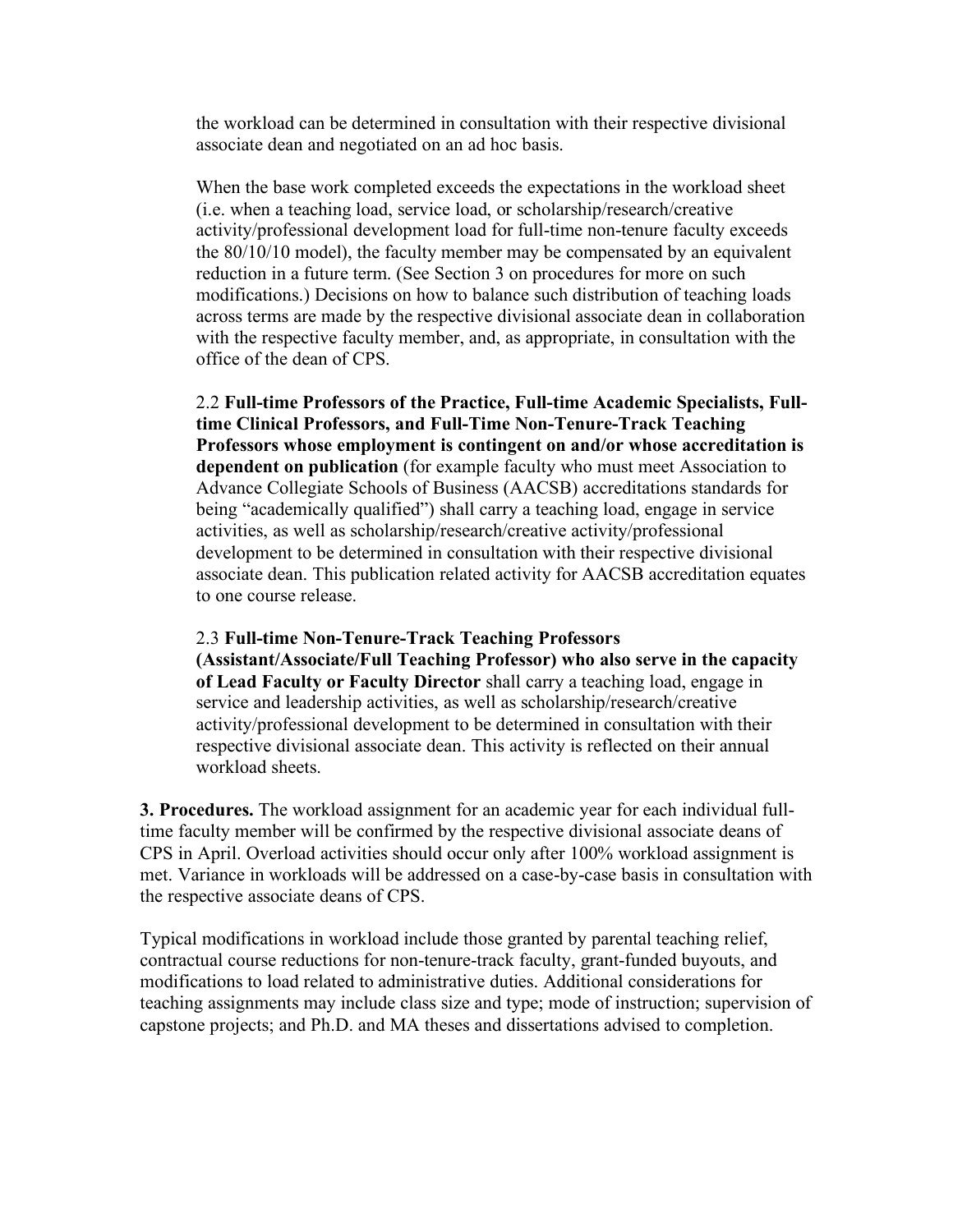The approval of the respective divisional associate dean will be required for any modifications to a faculty member's workload, except in the case of parental or medical leave.

Faculty with requests for modifications of, or concerns about, workload should first address them with their Faculty Director or Lead Faculty. If a faculty member is concerned about a workload assignment and cannot resolve the concern with their respective divisional associate dean, he or she may appeal the assignment to the Dean. If a faculty member continues to have unresolved concerns after the dean has made a determination on the appeal, he or she should consult the Grievance Process as specified in the Faculty Handbook.

CPS will review and ratify the workload policy and its documentation every five years, and update posted materials as necessary. This information will be posted on the Faculty Central resource page publicly available to all faculty. Any changes to the policy proposed on review must be approved by the college's faculty, the Dean, and the Provost.

Document Approved by the full-time Non-Tenure Faculty: March 6, 2018 Document Approved by Dean: March 6, 2018 Document Sent to Provost Office to Be Included in Master Lists for All Units: September, 7, 2018 Document Approved by Provost September 10, 2018